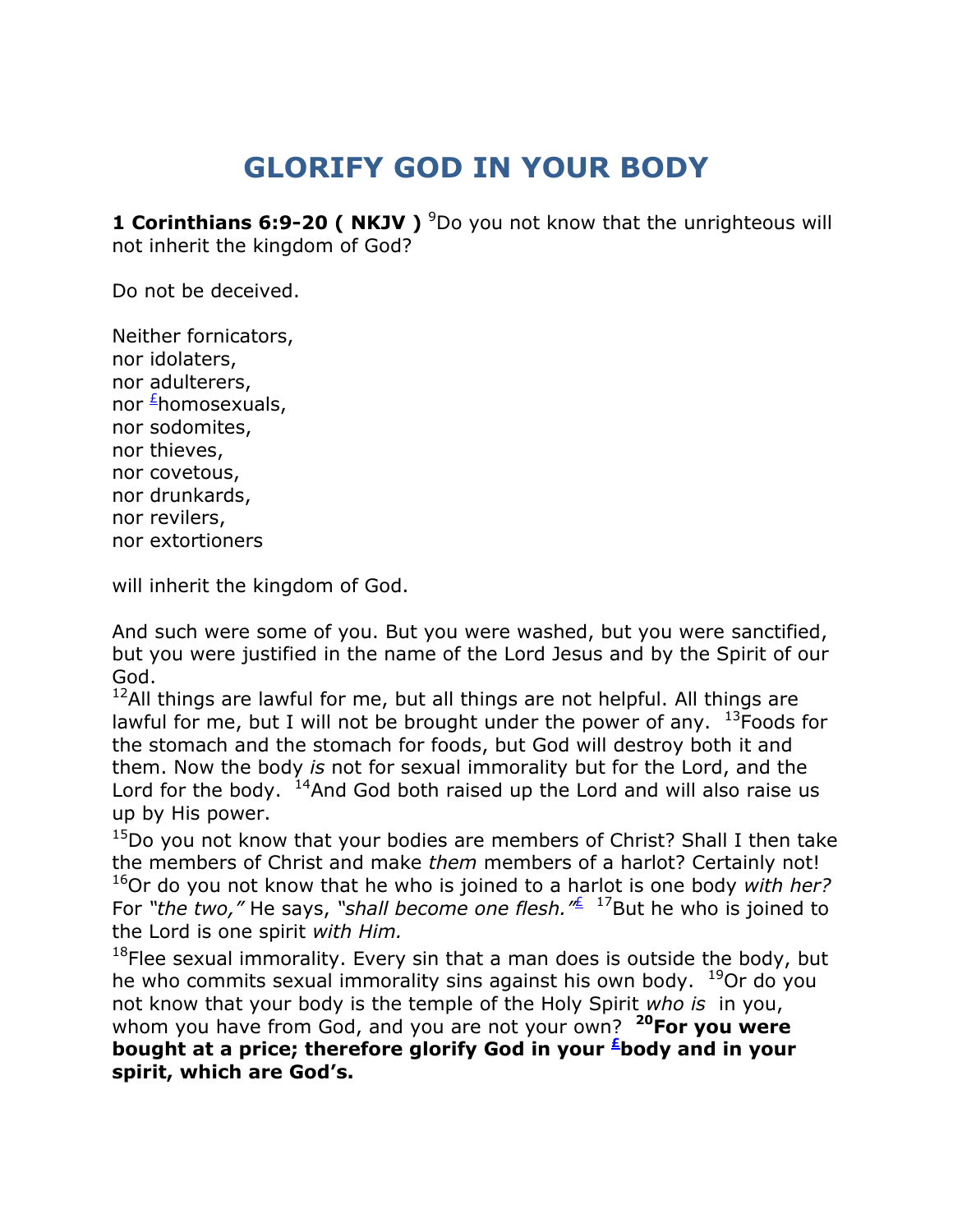Hope you've read the full passage from Corinthians.

The pity of today is that Christians do not have the discipline or the time to sit and read God's word.

Most of us are satisfied by the pacifist preachings that we hear on television or elsewhere.

We are always caressed when we commit a sin and say the grace will abound more when we sin more.

I really wonder whether we ever want to read passages like above, which are very much part of God's word.

We feel justified by some message by some feel good preacher, but would our lives stand up to the scrutiny of God's word?

Can we take our lives and measure it against the words of Paul.

Paul straight as an arrow, divides clearly what you can do and what you cannot do.

He says, it is lawful or permissible for us to do these things, but one day all that will be destroyed. Stomach for food and food for stomach.

What Paul meant here is the carnal appetites of humans. Food and sex. They are not sinful by themselves, but when the borders are transgressed then it is.

That is why he speaks about prostitution. That clearly is a transgression.

The clear point of Paul is

- 1. If you are a Christian who believes in being born again, then your body is not yours.
- 2. Yes it is lawful to satisfy and live for carnal appetites, but when you have been washed by the Blood of Christ, your body is not yours to claim.
- 3. So what right do you have to join your body with a sexual partner who is not your covenant partner? ie. Your wife or husband.

Further questions extended from Paul's discourse :